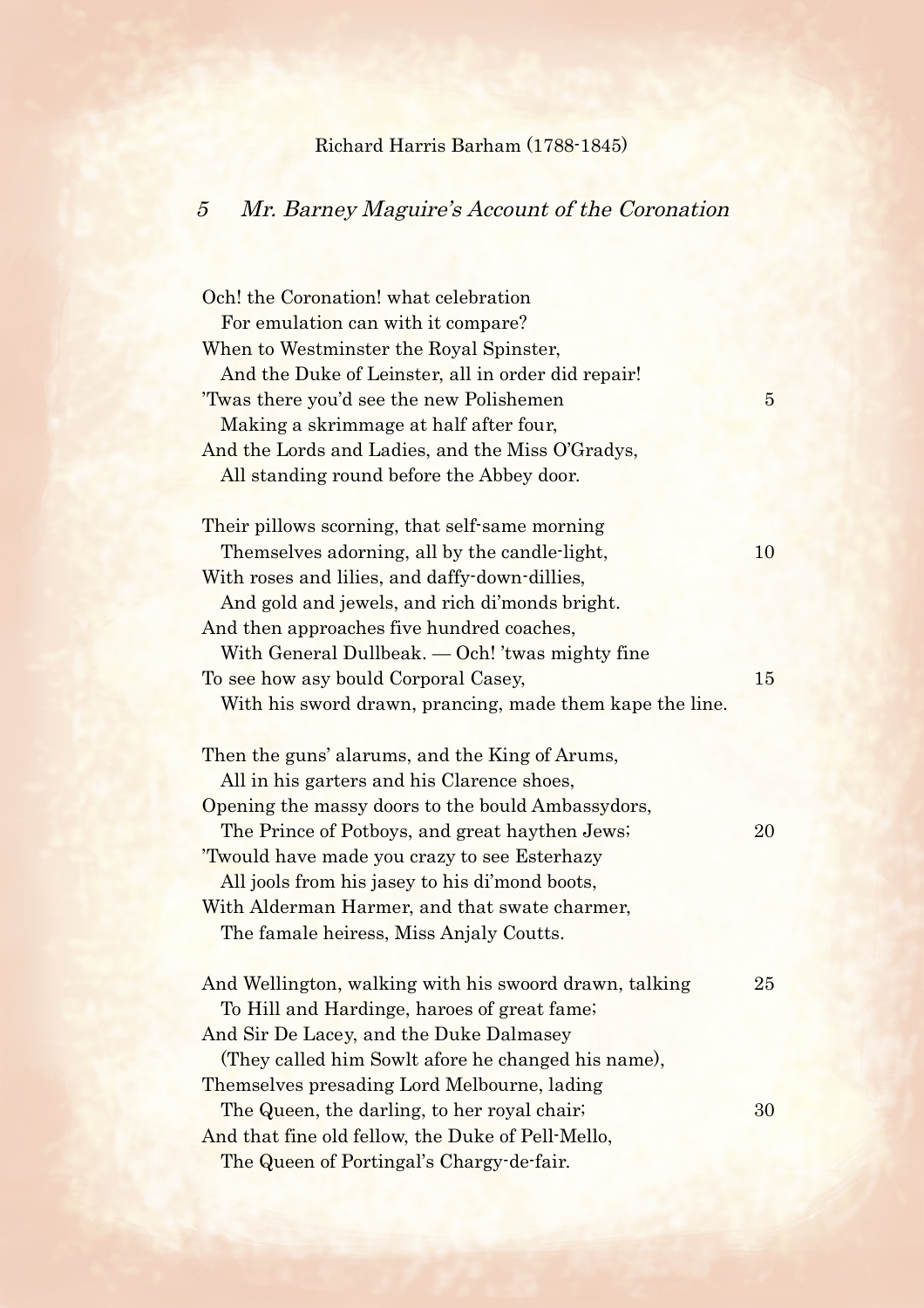| Then the noble Prussians, likewise the Russians,<br>In fine laced jackets, with their golden cuffs; |    |
|-----------------------------------------------------------------------------------------------------|----|
| And the Bavarians, and the proud Hungarians,                                                        | 35 |
| And Everythingarians, all in furs and muffs;                                                        |    |
| Then Misthur Spaker, with Mister Pays, the Quaker,                                                  |    |
| All in the Gallery you might persave;                                                               |    |
| But Lord Brougham was missing, and gone a-fishing,                                                  |    |
| Ounly crass Lord Essex would not give him lave.                                                     | 40 |
| There was Baron Alten, himself exalting,                                                            |    |
| And Prince von Schwartzenburg, and many more.                                                       |    |
| Och! I'd be bothered and entirely smothered,                                                        |    |
| To tell the half of 'em was to the fore;                                                            |    |
| With the swate peeresses in their crowns and dresses,                                               | 45 |
| And Aldermanesses, and the Boord of Works;                                                          |    |
| But Mehemet Ali said, quite gin'taly,                                                               |    |
| "I'd be proud to see the likes among the Turks!"                                                    |    |
| Then the Queen, Heaven bless her! och! they did dress her                                           |    |
| In her purple garments and her goulden crown;                                                       | 50 |
| Like Venus or Hebe, or the Queen of Sheby,                                                          |    |
| With eight young ladies houlding up her gown.                                                       |    |
| Sure, 'twas grand to see her, also for to he-ar                                                     |    |
| The big drums bating and the trumpets blow.                                                         |    |
| And Sir George Smart! oh! he played a consarto,                                                     | 55 |
| With his four-and-twenty fiddlers all in a row!                                                     |    |
| Then the Lord Archbishop held a golden dish up,                                                     |    |
| For to resave her bounty and her great wealth,                                                      |    |
| Saying, "Plase your Glory, great Queen Victory,                                                     |    |
| Ye'll give the Clargy lave to dhrink your health?"                                                  | 60 |
| Then his Riverence repating, discoorsed the mating.                                                 |    |
| "Boys! here's your Queen, deny it if you can!                                                       |    |
| And if any bould traitour, or infarior craythur,                                                    |    |
| Sneezes at that, I'd like to see the man!"                                                          |    |
| Then the Nobles kneeling to the Pow'rs appealing,                                                   | 65 |
| "Heaven send your Majesty a glorious reign!"                                                        |    |
| And Sir Claudius Hunter he did confront her                                                         |    |

All in his scarlet gown and goulden chain;